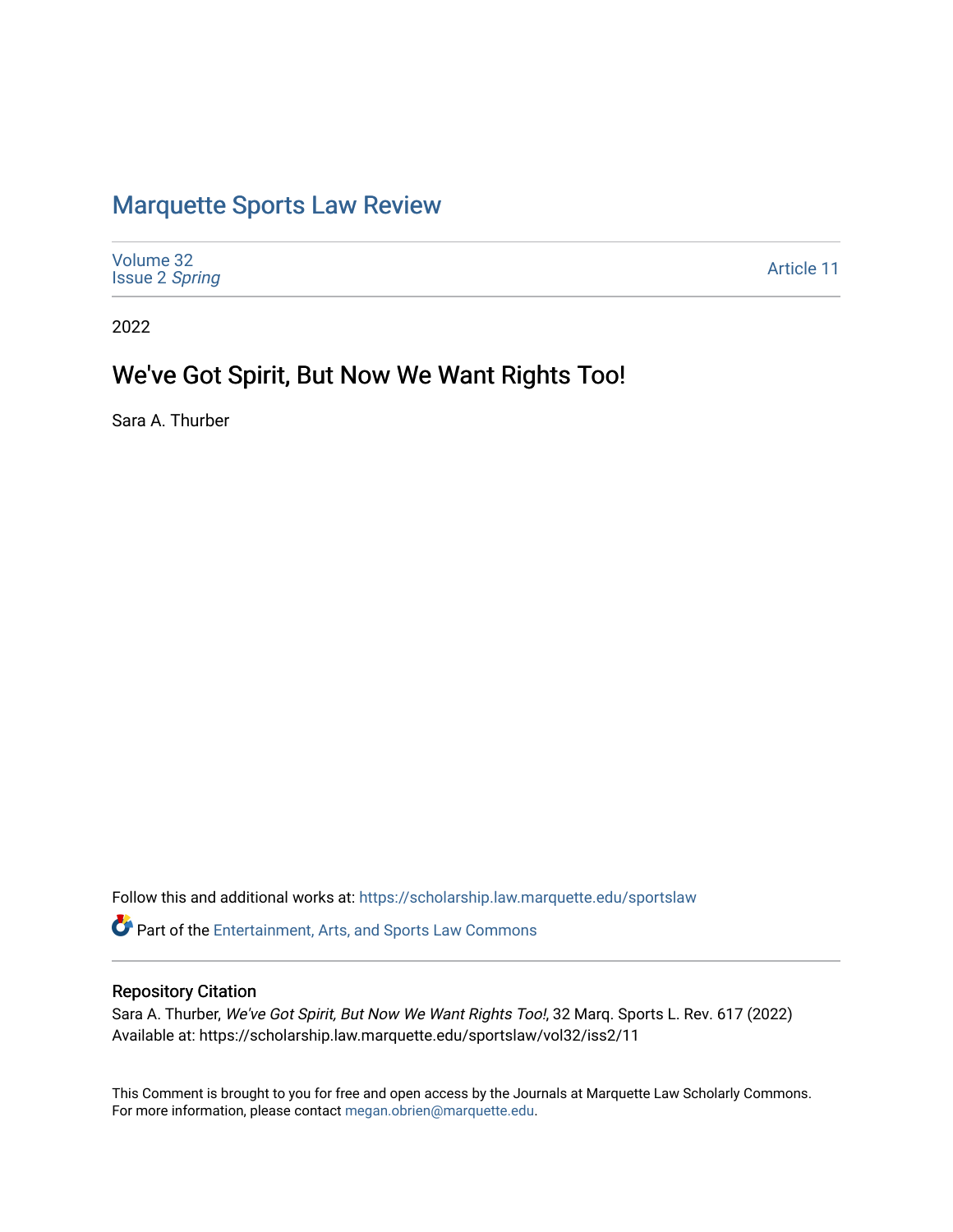## **WE'VE GOT SPIRIT, BUT NOW WE WANT RIGHTS TOO!**

### SARA A. THURBER\*

### **INTRODUCTION**

Professional sports are a big business, with the National Football League (NFL) being the most profitable professional sports league in the United States.<sup>1</sup> The NFL in 2019 alone generated a revenue of more than 15 billion dollars.<sup>2</sup> With the financial success the NFL has experienced, it has incurred a number of labor disputes throughout its history, including the 1982 players' strike, the players' lockout in 2011, and most recently, the 2012 referee lockout.<sup>3</sup> With each of these disputes, new labor agreements were put into place that provided more favorable conditions for all parties involved, including the players and the referees.<sup>4</sup> Despite all this progress, there is still one group within the NFL that has yet to resolve its labor disputes with the individual teams or the league – the cheerleaders. NFL cheerleaders are subjected to long hours with minimal pay as well as hostile working conditions, while they bring in up to an additional one million dollars in revenue for their respective teams.<sup>5</sup>

This Comment analyzes the numerous legal claims NFL cheerleaders have brought based on their employment conditions against NFL teams as well as the

<sup>\*</sup> Sara is a J.D. Candidate at Marquette University Law School, a candidate for the National Sports Law Institute's Sports Law Certificate, and the Executive Editor of the *Marquette Sports Law Review*. Sara would like to thank her partner Ray, her family, and her friends for their continued support, encouragement, and love throughout the years. Sara dedicates this Comment to her late mother, Teresa, who was a lifelong sports fan and a fierce advocate for women.

<sup>1.</sup> Christina Gough, *Total Revenue of All National Football League Teams from 2001-2020*, STATISTA (Sept. 8, 2020), https://www.statista.com/statistics/193457/total-league-revenue-of-the-nfl-since-2005/.

<sup>2</sup>*. Id.*

<sup>3.</sup> Claudia Harke, *Pom Poms, Pigskin & Jiggle Tests: Is It Time for the National Football League Cheerleaders to Unionize?*, 30 WIS. J.L. GENDER & SOC'Y 157, 157-58 (2015).

<sup>4</sup>*. Id.*

<sup>5.</sup> Nina Liss-Schultz & Julia Lurie, *Jiggle Tests, Dunk Tans, and Unpaid Labor*, MOTHER JONES (May 22, 2014), https://www.motherjones.com/media/2014/05/nfl-cheerleader-lawsuits-sexism/; Harke, *supra* note 3, at 159.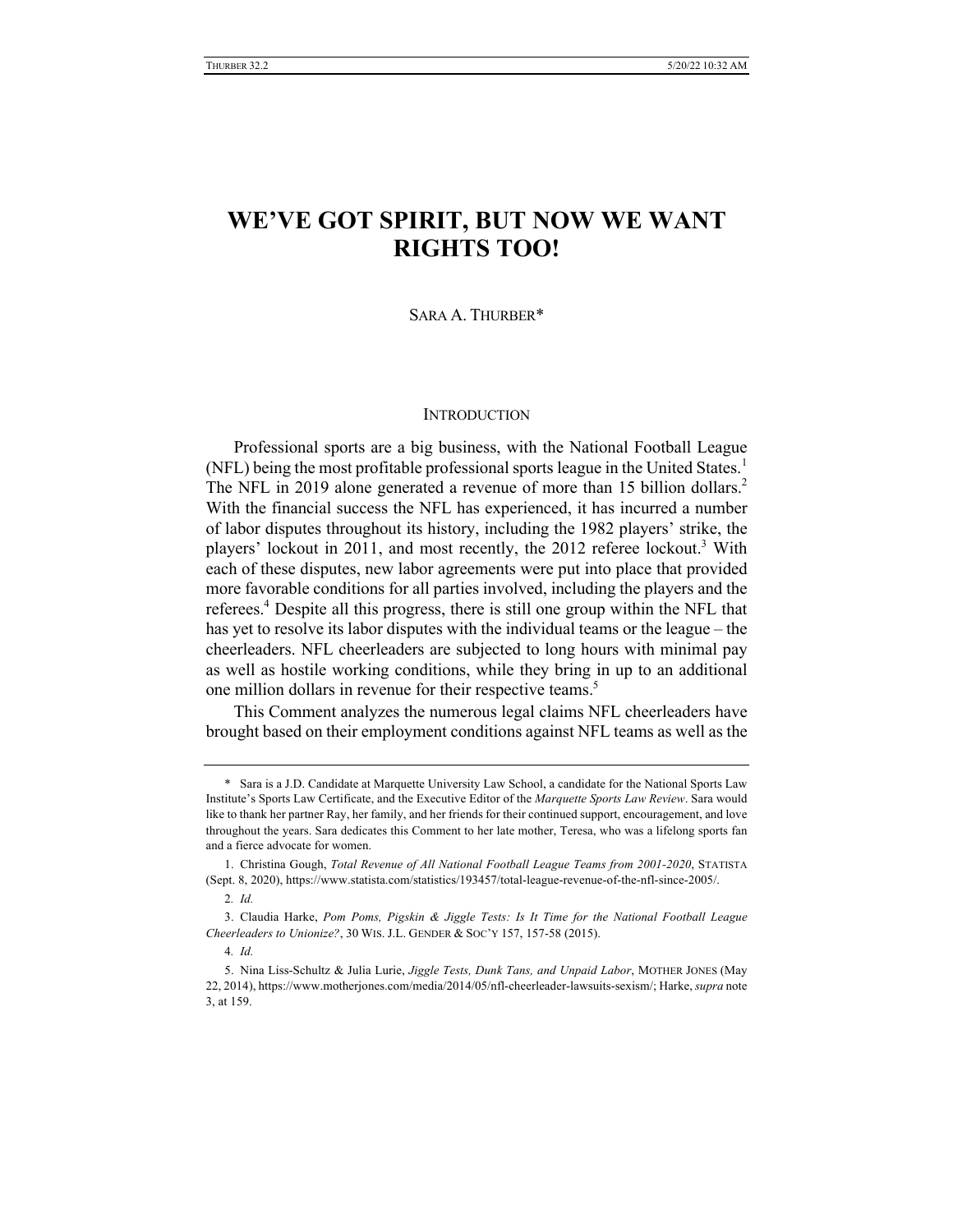NFL and how these disputes could be resolved to provide more favorable conditions for all parties involved. NFL cheerleaders are employees, and it is high time the NFL and their franchise teams recognize them and treat them as such. Part II goes through a brief history of NFL cheerleaders and their employment status. Part III analyzes the multitude of lawsuits cheerleaders have brought against their respective NFL teams for wage and hours claims, as well as the resolutions of those suits. Part IV discusses the demeaning working conditions cheerleaders are subjected to, as well as the harassment and discrimination they endure while working for their respective NFL teams. Part V is a response to all these lawsuits and claims. It is forward-looking and explores the impact these lawsuits and claims have had on the NFL, whether it is the right move for NFL cheerleaders to unionize, and how state legislatures have begun to introduce legislation to rectify some of the issues these lawsuits have exposed.

#### I. BACKGROUND

Cheerleading in the NFL began in 1954 with the formation of the Baltimore Colts cheerleading team.<sup>6</sup> Currently, twenty-six of the thirty-two NFL teams have a professional cheerleading squad affiliated with them.<sup>7</sup> The cheerleaders are a large part of the game-day experience. At the game, they provide entertainment for fans when the ball is not in play and help motivate the players on the field by engaging fans in cheers. They are also featured in NFL advertising and as part of the television coverage of the game.<sup>8</sup> Cheerleaders' work, however, is not limited to gameday. They also help raise the team's profile in the community by supporting charitable causes and attending publicity events for the team.<sup>9</sup> Further, NFL cheerleaders are expected to practice an average of six to eight hours per week from May to December and attend other "required" activities.<sup>10</sup>

<sup>6</sup>*. See* Joe Nawrozki, *Colts Cheerleaders' Spirit "Got the Stadium Rocking"*, BALT. SUN (Nov. 6, 2004), http://articles.baltimoresun.com/2004-11-06/news/0411060331\_1\_colts-cheerleaders-baltimore-coltsmemorial-stadium.

<sup>7.</sup> Lee Igel, *Why It May Be Time to Retire NFL Cheerleader Squads*, FORBES (Apr. 17, 2018), https://www.forbes.com/sites/leeigel/2018/04/17/why-it-may-be-time-to-retire-nfl-cheerleadingsquads/#1b75cb4041b6 (listing the six NFL teams without cheerleaders). The NFL teams that do not have cheerleaders are the Buffalo Bills, Chicago Bears, Cleveland Browns, Green Bay Packers, the New York Giants, and the Pittsburgh Steelers. *Id.*

<sup>8.</sup> Harke, *supra* note 3, at 163.

<sup>9</sup>*. See generally* Jordan McGee, *Bring It On: Professional Cheerleaders Rally Against NFL's Employment Policies*, 23 JEFFREY S. MOORAD SPORTS L. J. 565, 568-69 (2016).

<sup>10</sup>*. See* Complaint para. 2, Brenneman v. Cincinnati Bengals, Inc. No. 1:14-CV-136, 2014 WL 5448864 (S.D. Ohio filed Feb. 11, 2014) [hereinafter Complaint, Brenneman] (claiming Bengals required plaintiff to attend practice multiple times per week and attend to other mandatory appearances).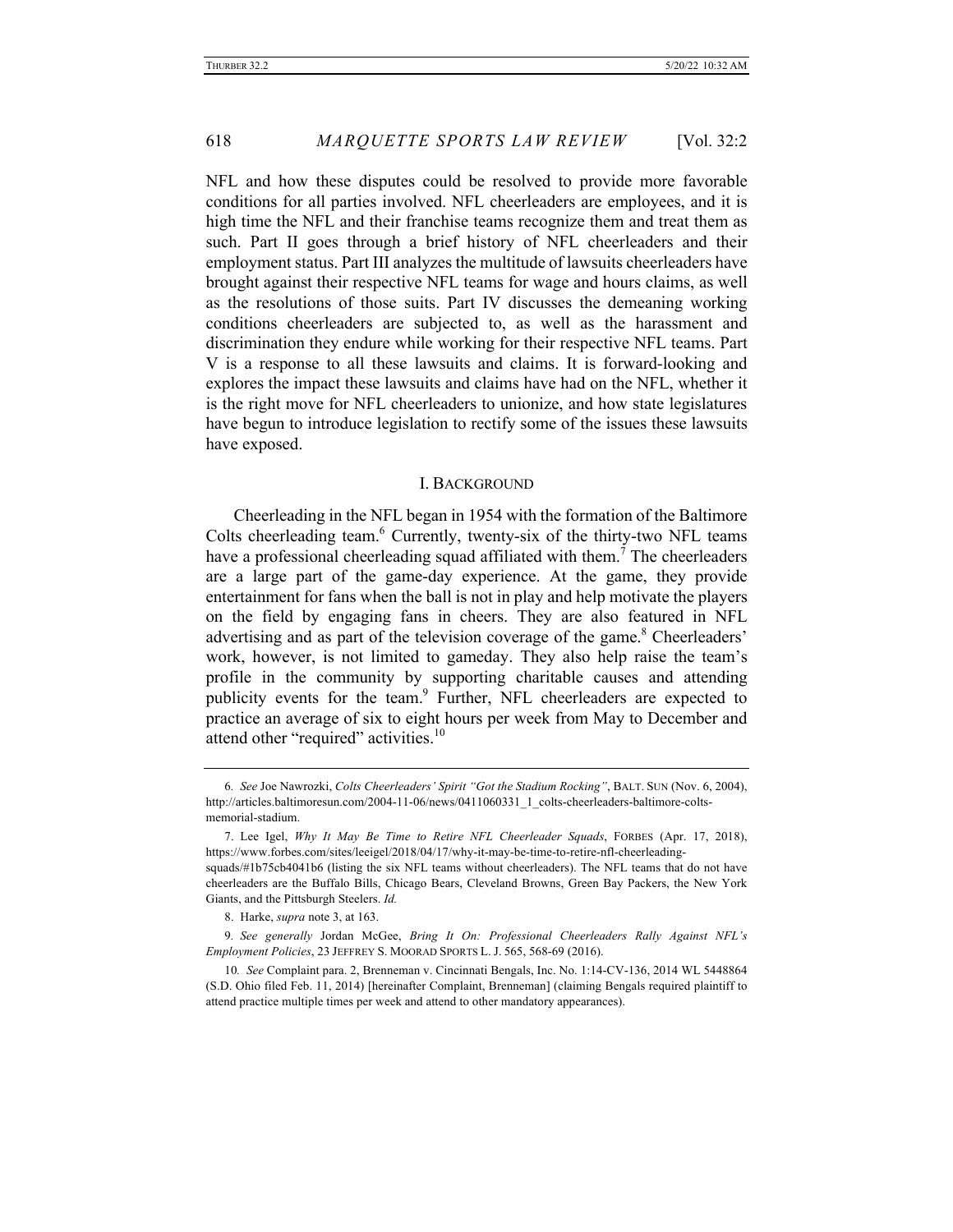Prior to the 2014 lawsuits by the cheerleaders from five NFL teams, cheerleaders were paid on average about \$95 per game.<sup>11</sup> Historically, the majority of NFL cheerleaders are paid a flat fee per game, regardless of how many hours they actually worked on gameday.<sup>12</sup> Some NFL cheerleaders are not compensated for mandatory practices, photoshoots, cheer clinics, charity events, or participation in other "required" activities.<sup>13</sup> Further, cheerleaders may also be required to make appearances at charity events or other corporate functions.<sup>14</sup> Typically, if the cheerleaders are compensated for those appearances, the NFL team will charge a higher rate to have the cheerleaders appear at the function, and then they pay the cheerleaders.<sup>15</sup> On top of that, the cheerleaders are not usually reimbursed for the travel expenses they incur getting to and from these appearances.<sup>16</sup> Finally, some of the cheerleading squads only receive compensation from their NFL teams once or twice a season. $17$ 

#### II. EMPLOYMENT LAWSUITS

All of these conditions have led to complaints being filed by cheerleaders from across the league against their respective NFL teams for unpaid wages and wage discrimination.<sup>18</sup> The first one of these types of complaints was a classaction lawsuit filed by the Oakland Raiders cheerleaders, the Raiderettes, alleging that they were paid less than minimum wage, did not receive overtime,

- 15. Jills Complaint, *supra* note 14, paras. 38-39; *see also* Harke, *supra* note 3, at 165.
- 16. Raiderette Complaint, *supra* note 14, para. 31.

<sup>11.</sup> Harke, *supra* note 3, at 163.

<sup>12</sup>*. See generally* Liss-Schultz & Lurie, *supra* note 5.

<sup>13.</sup> Benjamin A. Tulis, *Tampa Bay Buccaneers to Settle Cheerleaders' Wage-and-Hour Class Action*, NAT'L L. REV. (Mar. 12, 2015), https://www.natlawreview.com/article/tampa-bay-buccaneers-to-settlecheerleaders-wage-and-hour-class-action.

Amended Class/Collective Action Complaint and Demand for Jury Trial at 1, Pierre-Val v. Buccaneers Limited Partnership, No. 8:14-cv-11182-T-33EAJ (M.D. Fla. June 3, 2014) [hereinafter Pierre-Val Complaint].

<sup>14</sup>*. See* Complaint para. 17, Lacy T. et al. v. The Oakland Raiders (Cal. Super. Ct. 2014) [hereinafter Raiderette Complaint]; Complaint para. 38, Jaclyn S. et al. v. Buffalo Bills, Inc. et al. (N.Y.S.2d 2014) [hereinafter Jills Complaint].

<sup>17</sup>*. See* Robin Abcarian, *Cheerleaders' Wage-Theft Lawsuit to Cost Oakland Raiders \$1.25 Million*, L.A. TIMES, (Sept. 4, 2014), http://www.latimes.com/local/abcarian/la-me-ra-raiders-settle-cheerleader-lawsuit-20140904-column.html; Plaintiff's Motion for Class Action Complaint para. 46, Brenneman v. Cincinnati Bengals, Inc., No. 1:14-cv-136 (S.D. Ohio Feb. 11, 2014).

<sup>18.</sup> Leah Messinger, *Lawmakers Call on NFL to Give Cheerleaders a Fair Wage*, GUARDIAN (Sept. 13, 2015), http://www.theguardian.com/sustainable-business/2015/sep/13/nfl-roger-goodell-cheerleadersminimum-wage.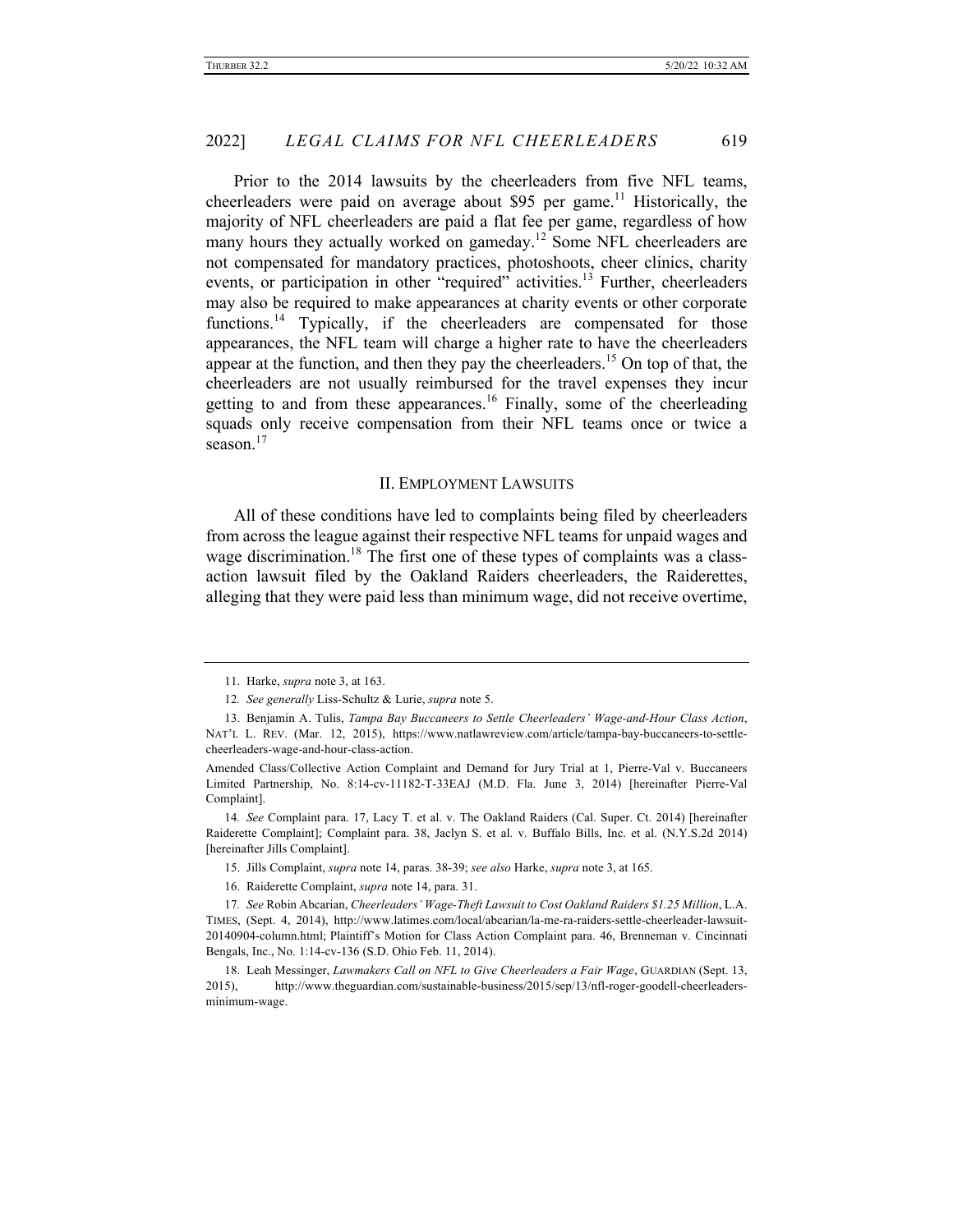and were not paid as frequently as required by law.<sup>19</sup> After the Raiderettes lawsuit, four other teams filed lawsuits for similar claims in 2014, including the Ben-Gals (Cincinnati Bengals), Jills (Buffalo Bills), Flight Crew (New York Jets), and the cheerleaders for the Tampa Bay Buccaneers.<sup>20</sup> The primary argument made in all of these cases was that the cheerleaders are employees (not independent contractors or seasonal/temporary employees), and therefore are entitled to all of the rights employees have under the Fair Labor Standard Act (FLSA), specifically the federal minimum wage due to all employees.<sup>21</sup> The majority of these cases resulted in settlements and improved contracts for cheerleaders, while a few cases were dismissed by the court and one resulted in the NFL team dropping its cheerleaders altogether.<sup>22</sup>

## *A. Raiderettes Lawsuits*

The first lawsuit brought against the Oakland Raiders was by a former cheerleader, Lacy  $T^{23}$  In her complaint, Lacy alleged that a number of illegal provisions were written into her contract, which is in violation of the California Labor Code.<sup>24</sup> Some of the illegal provisions included working for over nine hours without any breaks, not being paid for practice or "charity" events, being paid well below California's state minimum wage of \$8.00 per hour for games, and for the coaches "benching" cheerleaders for a game if the coaches determined a cheerleader was guilty of one of a variety of infractions (such as looking "too soft" or forgetting to bring a yoga mat to practice).<sup>25</sup> Further, the "benched" cheerleaders were still required to attend the game and perform during pregame and halftime, even though they would not be paid.<sup>26</sup> To add insult to injury, the cheerleaders were further fined for the infraction that led them to be benched.<sup>27</sup> This could result, as the handbook warned, in the cheerleader receiving no salary at all at the end of the season due to the fines.<sup>28</sup>

<sup>19</sup>*. See id.*

<sup>20.</sup> Harke, *supra* note 3, at 167-68.

<sup>21</sup>*. Id.* at 168.

<sup>22.</sup> Brad Tuttle, *6 Things You Didn't Know About the Careers of NFL Cheerleaders*, MONEY (Feb. 1, 2018), https://money.com/nfl-cheerleaders-career-pay-salary/.

<sup>23</sup>*. See* Complaint, Lacy T. v. Oakland Raiders, No. RG14710815, 2014 WL 231121 (Cal. Super. Filed Jan. 22, 2014) [hereinafter Complaint, Lacy T.] (naming Oakland Raiders as defendant).

<sup>24</sup>*. See id.* paras. 83-107.

<sup>25</sup>*. See id.* paras. 14-28.

<sup>26</sup>*. See id.* para. 15.

<sup>27</sup>*. See id.* para. 22.

<sup>28</sup>*. See* Amanda Hess, *Just Cheer, Baby*, ESPN (Apr. 2, 2014), http://www.espn.com /espn/feature/story/\_/id/10702976/just-cheer-baby-lacy-t-sues-oakland-raiders (Lacy's story about her time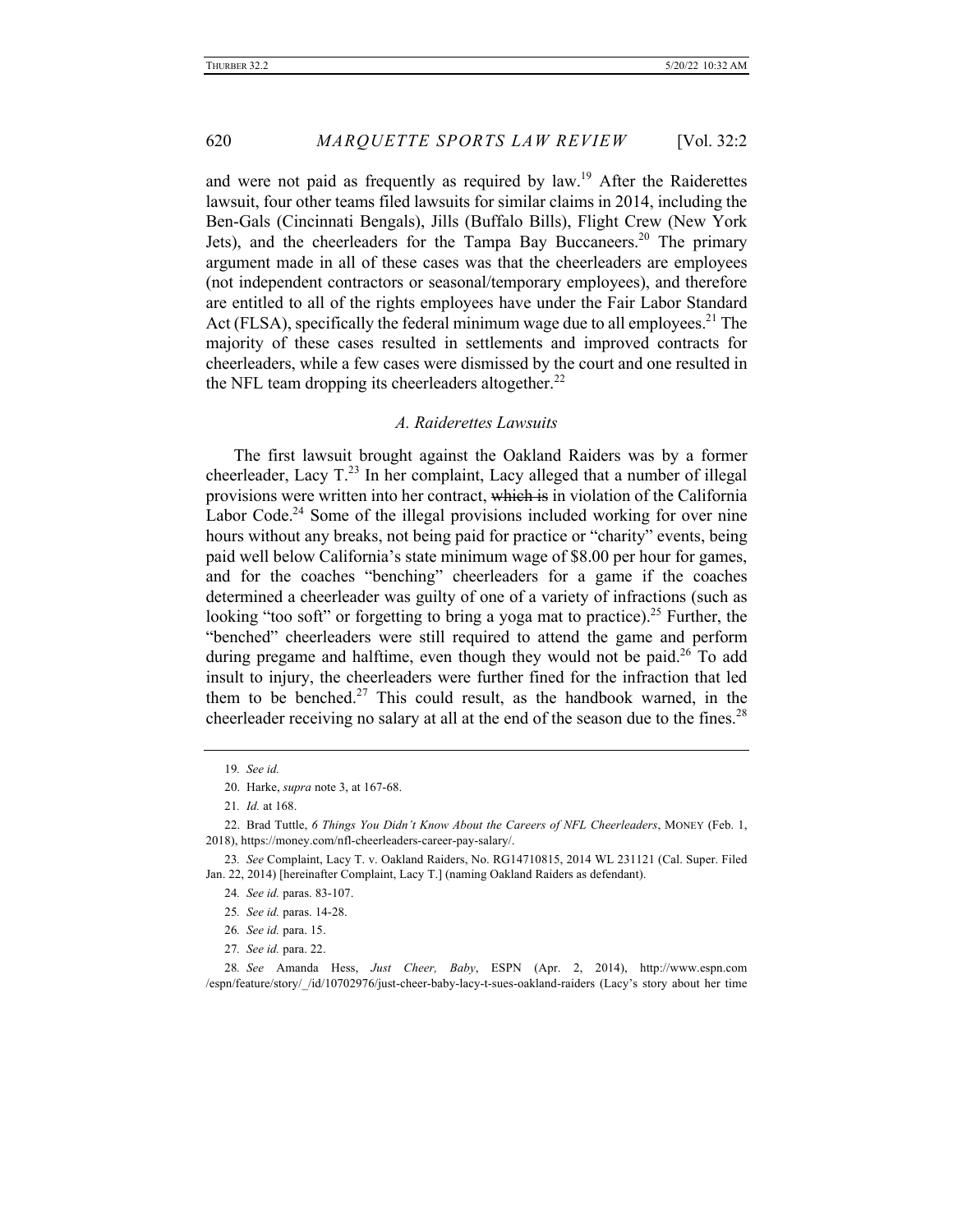Finally, Lacy alleged that the cheerleaders were required to take on a number of uncompensated expenses, such as equipment for uniforms and practices, and mandatory hairstylist appointments before each game.<sup>29</sup> Eventually, this lawsuit was settled. The Raiders agreed to pay Lacy and the other Raiderettes \$1.25 million and eliminate several unlawful practices, like the withholding of paychecks until the end of the season and fining cheerleaders for "minor" infractions.<sup>30</sup> On average, this would pay each of the 90 eligible Raiderettes \$6,000 for each season she worked between 2010-2012 and \$2,500 for the 2013-  $2014$  season.<sup>31</sup>

Not all of the 90 Raiderettes that were eligible to recover under Lacy's class action opted to do so. One particular Raiderette, Caitlin Y., instead filed a second lawsuit against the Oakland Raiders for similar claims.<sup>32</sup> The main difference in the suits was that Caitlin Y. also named the NFL as a defendant, as she felt the settlement from the Raiders did not "do enough to fix what she calls the misogynistic culture of the NFL" and by accepting the settlement, the NFL gets off the hook for something that is a league-wide issue.<sup>33</sup>

#### *B. Other 2014 Lawsuits Inspired by Raiderettes' Lawsuits*

Inspired by the Raiderettes' lawsuit and settlement as well as their new contract with much improved working conditions, cheerleaders from four other NFL teams all decided to sue their respective NFL teams in the fall of 2014 as well. Alexa Brenneman, a cheerleader for the "Ben-Gals" squad, brought a class action suit against the Cincinnati Bengals for allegedly violating federal employment law.<sup>34</sup> She alleged that they did not receive minimum wage, working over 300 hours a season but only receiving \$855 total.<sup>35</sup> They also had

- 29*. See* Complaint, Lacy T., *supra* note 23.
- 30*. See* Abcarian, *supra* note 17.

with the Raiderettes). The handbooks warning that cheerleaders might wind up without any pay at the end of season was particularly harsh as the cheerleaders only received one lump sum at the end of the season. *See* id. para. 22. Lacy's complaint alleged that the team would fine for missing practice and then bench the cheerleader for the same week resulting in negative pay and the Raiders held out paying until the end of the season to make sure that fines were deducted as well as to "encourage" consistent performance and attendance or else the cheerleader might receive no pay at the end of the season. *Id.* 

<sup>31</sup>*. See* Bay City News, *Oakland Raiders Settle Lawsuit Filed by Raiderette Cheerleaders*, NBC BAY AREA (Sept. 4, 2014), https://www.nbcbayarea.com/news/sports/oakland-raiders-settle-lawsuit-filed-byraiderette-cheerleaders/81002/.

<sup>32</sup>*. See* Lisa Fernandez, *"I'm Not in the Front Anymore": Raiderette Opts Out of Class Action Wage Labor Settlement with Raiders*, NBC BAY AREA (Nov. 17, 2014), https://www.nbcbayarea.com/ news/sports/raiderette-opts-out-of-class-action-wage-labor-settlement-with-raiders/108623/.

<sup>33</sup>*. Id.*

<sup>34</sup>*. See* Complaint, Brenneman, *supra* note 10, para. 1.

<sup>35</sup>*. See id.* para. 5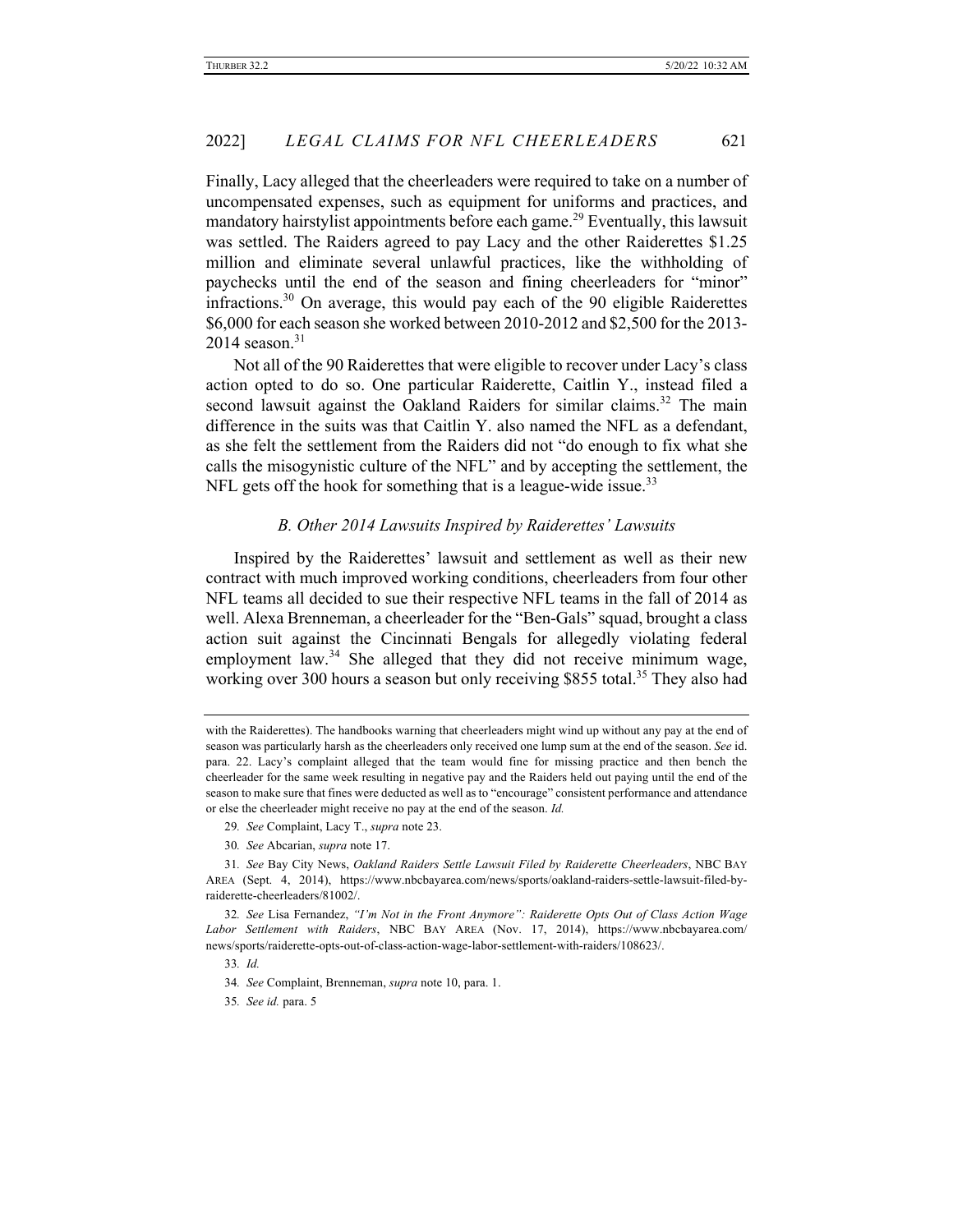to attend unpaid "charity" events and were subject to a rulebook that imposed strict conditions on the women, including fitness or weight requirements.<sup>36</sup> The Bengals settled with Alexa and agreed to pay the "Ben-gals" a total of \$255,000 in lost wages as well as pledged to pay cheerleaders more for the  $2014$  season.<sup>37</sup>

Jaclyn S., a former cheerleader for the Buffalo Jills, along with four other former cheerleaders, brought a class action suit against the Buffalo Bills.<sup>38</sup> In the Jills' complaint, they alleged that the team did not pay them for practices or outside events similar to those of the Raiderettes and "Ben-gals", but the Bills did not pay the Jills for games either.<sup>39</sup> Additionally, they were required to pay for their own uniforms (a \$650 expense) and similar hair and cosmetic treatments to the Raiderettes.<sup>40</sup> Beyond the lack of compensation, the Jills were also subject to demeaning requirements for participation on the team. Those requirements included being benched if they weighed in over their "goal" weight (a number that was determined by the team) or being benched if they failed the "jiggle tests" which consisted of wearing revealing outfits and having to do jumping jacks while the coaches watched and evaluated if the desirable parts of the cheerleader's body jiggled and if the less desirable parts did not.<sup>41</sup> The Jills' lawsuit still has not been resolved – it remains in mediation, but it did lead to the disbandment of the Jills just two days after it was filed.<sup>42</sup>

Krystal C., the lead plaintiff for the Jets cheerleaders, the "Flight Crew", filed suit against the New York Jets for many of the same issues as the Raiderettes, "Ben-gals" and the Buffalo Jills.<sup>43</sup> Krystal C. alleged that she was paid a flat rate of \$150 per game and \$100 per outside event (though both were subject to withholding), but she was not compensated for practices or other required events, and she was required to pay for her own hair, makeup, transportation, and other expenses, which caused her hourly rate to be below

38*. See generally* Jills Complaint, *supra* note 14.

39*. Id.*

40*. See id.* para. 57(a).

41*. See* Amanda Hess, *The Cheerleaders Rise Up*, SLATE (Apr. 23, 2014), https://slate.com/humaninterest/2014/04/nfl-cheerleading-lawsuits-five-former-buffalo-jills-are-the-latest-in-a-string-ofcheerleaders-to-sue-their-teams.html.

42*. See* Alan Pergament, *Jills' Lawsuit gets National Attention on PBS' 'Independent Lens'*, BUFFALO NEWS, https://buffalonews.com/entertainment/television/alan-pergament-jills-lawsuit-gets-national-attention -on-pbs-independent-lens/article\_10878736-4aa5-11eb-8fe6-6f8013a0e42f.html (Jan. 8, 2021).

43. McGee, *supra* note 9, at 574-75.

<sup>36</sup>*. See* Billy Haisley, *Rules for Ben-Gals Cheerleaders: "No Panties," "No Slouching Breasts"*, DEADSPIN (Feb. 13, 2014), https://deadspin.com/rules-for-ben-gals-cheerleaders-no-panties-no-slou-15223 79579.

<sup>37</sup>*. See* Jake Elman, *Cincinnati Bengals Cheerleaders Won Big Once They Sued the Team for Low Wages*", SPORTSCASTING (June 1, 2020), https://www.sportscasting.com/bengals-cheerleaders-won-bigonce-they-sued-the-team-for-low-wages/.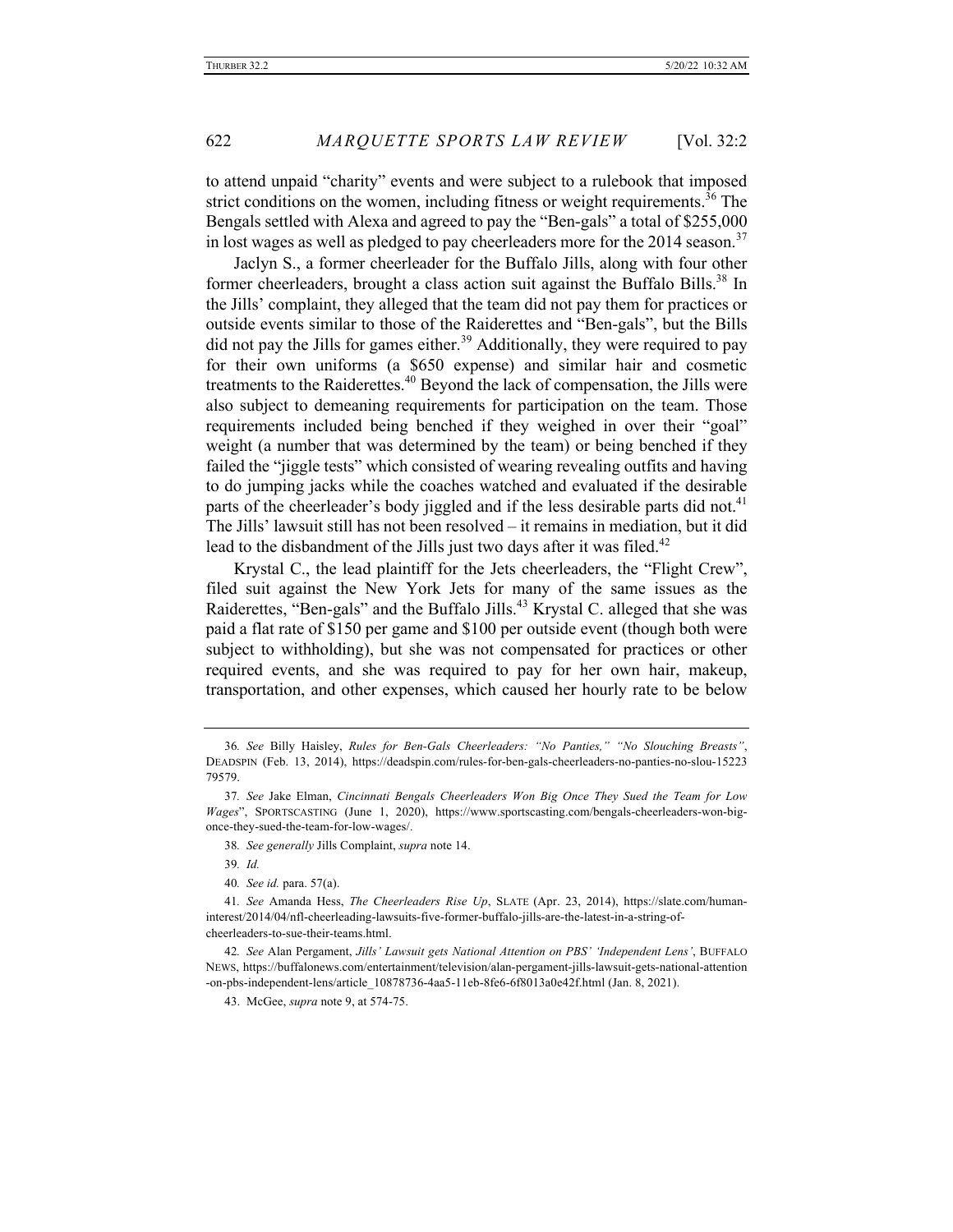\$1.50 an hour.<sup>44</sup> Additionally, the pay scale was tipped in favor of the veterans versus the "rookies", which gave the cheerleaders incentive to not question the pay scale and remain loyal to the team.<sup>45</sup> Further, Krystal's contract contains a "moral clause" and any behavior that the team deems to have "a material adverse effect upon Employer's . . . status or public perception" can be grounds for dismissal.<sup>46</sup> This means that Krystal could have been let go for "endorsing any product ranging from adult beverages to nutritional supplements."<sup>47</sup> After almost two years, in January of 2016, Krystal and the "Flight Crew" reached a settlement with the Jets.<sup>48</sup> The two sides agreed upon a \$325,000 settlement, which led to 52 of the team's cheerleaders receiving \$2,500 for each season they worked between 2011-2013 and an additional \$400 for each photoshoot they participated in during those years.<sup>49</sup>

The final lawsuit filed by NFL cheerleaders in 2014 was by Manouchcar Pierre-Val, a former cheerleader with the Tampa Buccaneers.<sup>50</sup> Like the other suits, she alleged that the team violated minimum wage laws and that the cheerleaders were entitled to unpaid wages.<sup>51</sup> Pierre-Val alleged that the Buccaneers paid cheerleaders \$100 per game and require them to arrive four hours prior to kick-off.<sup>52</sup> Cheerleaders were not compensated for the up to fifteen hours of mandatory practice a week or the forty hours of public appearances they are required to complete each year.<sup>53</sup> About a year after filing the lawsuit, the Buccaneers and their cheerleaders reached a settlement of

53*. Id.*

<sup>44</sup>*. See* Press Release, *New York Jets Sued for Wage Theft by Member of Flight Crew* (May 21, 2014), GPEFF ATTORNEY AT LAW, LLC, https://www.gpfflaw.com/new-york-jets-sued-for-wage-theft-by-memberof-the-flight-crew/.

<sup>45.</sup> McGee, *supra* note 9, at 575.

<sup>46</sup>*. See id.*

<sup>47</sup>*. See id.*

<sup>48</sup>*. See* Jake Elman, *New York Jets Cheerleaders Danced with the Team in a \$325,000 Class Action Lawsuit*, SPORTSCASTING (June 3, 2020), https://www.sportscasting.com/new-york-jets-cheerleadersdanced-with-the-team-in-a-325000-class-action-lawsuit/.

<sup>49</sup>*. Id.*

<sup>50</sup>*. See* Tulis, *supra* note 13.

<sup>51</sup>*. See* Josh Sanchez, *Tampa Bay Buccaneers Become Latest Team to be Sued by Former Cheerleader*, SPORTS ILLUSTRATED (May 20, 2014), https://www.si.com/nfl/2014/05/20/tampa-bay-buccaneers-cheer leader-lawsuit.

<sup>52</sup>*. Id.*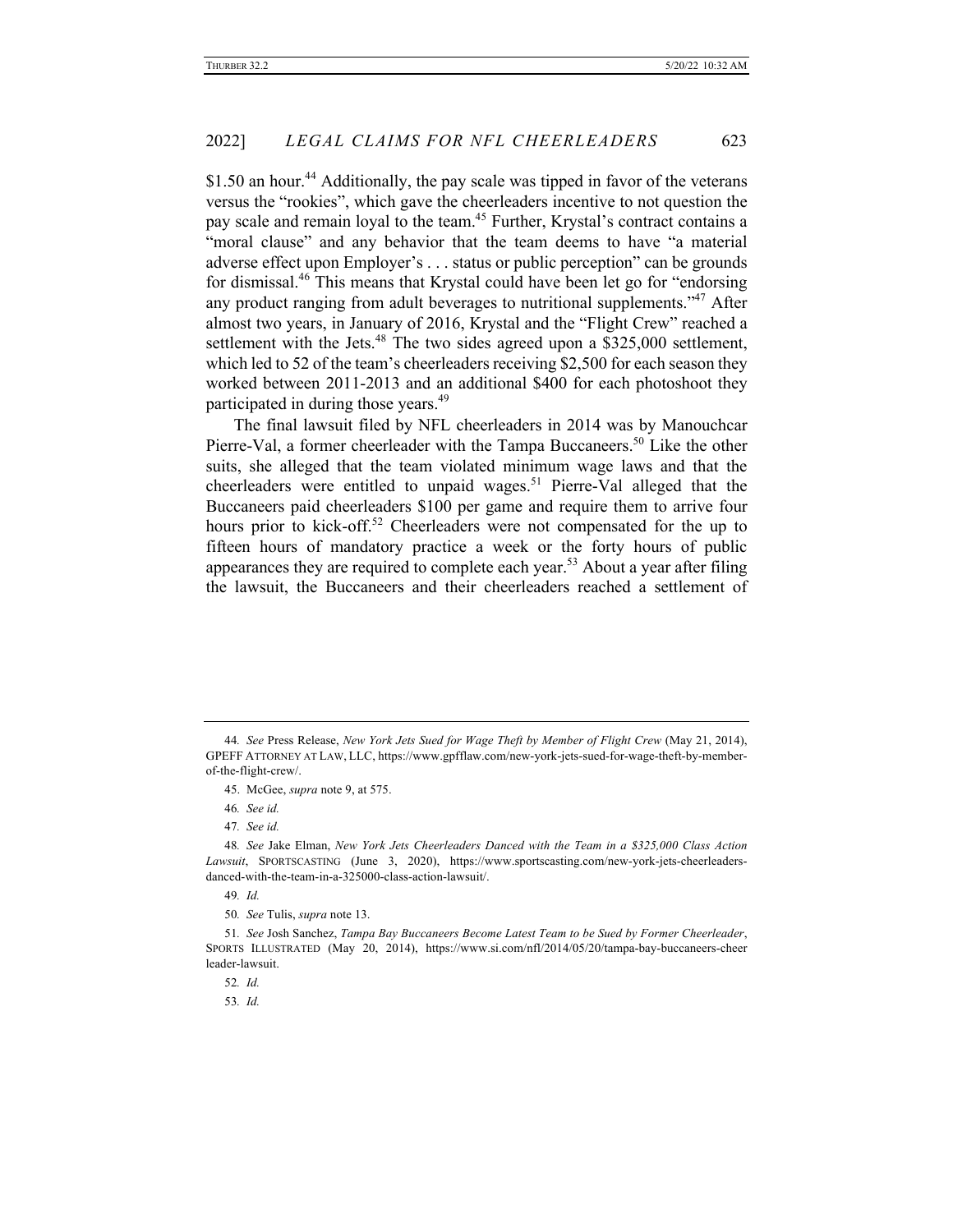\$825,000.<sup>54</sup> After attorney's fees, each of the more than 90 cheerleaders will receive about \$6,000.<sup>55</sup>

## *C. Post 2014 Labor Lawsuits*

Since 2014, a number of other cheerleading teams have filed similar claims against their teams. The Dallas Cowboy's cheerleaders brought suit in 2017 and settled with the team for an undisclosed amount in 2019.<sup>56</sup> Five former Houston Texans cheerleaders filed suit in June of 2018 and a month later agreed to dismiss the suit and instead submit their complaints to binding arbitration.<sup>57</sup> Similar to Caitlin Y., Kelsey K. and other members of the San Francisco 49ers' Gold Rush Girls brought a class-action suit against the NFL and its member teams in 2016.<sup>58</sup> They alleged that the NFL and its member teams conspired to suppress earnings for cheerleaders below fair market value by paying them a low, flat rate for each game and not paying them for practices or community appearances.<sup>59</sup> Her case was dismissed as she failed to provide actual evidence for her claims.<sup>60</sup> Despite a few exceptions, these lawsuits have overwhelmingly brought in more money and better conditions for the cheerleaders across the NFL, but is there a better alternative?

## III. WORKING CONDITIONS LAWSUITS

Unpaid wages and wage discrimination are not the only claims NFL cheerleaders have brought against their NFL teams. In 2002, the Philadelphia Eagles cheerleaders brought an invasion of privacy, emotional distress, negligence, and conspiracy suit against all of the NFL teams except the Eagles.<sup>61</sup>

<sup>54</sup>*. See* Marissa Payne, *Tampa Bay Buccaneers Cheerleaders get \$825,00 in Wage Lawsuit Settlement*, WASH. POST (Mar. 7, 2015), https://www.washingtonpost.com/news/early-lead/wp/2015/03/07/tampa-baybuccaneers-cheerleaders-get-825000-in-wage-lawsuit-settlement/.

<sup>55</sup>*. Id.*

<sup>56</sup>*. See* Jason Whitely & Mark Smith, *Cowboys Settle Cheerleader Pay Dispute, Entire Squad Gets Pay Boost*, WFAA-TV (Sept. 10, 2019), https://www.wfaa.com/article/sports/nfl/cowboys/cowboys-settlecheerleader-pay-dispute-entire-squad-gets-pay-boost/287-7dc7f6a3-8d36-44bf-8a5c-466cff75c3de.

<sup>57</sup>*. See* David Barron, *Ex-Texans Cheerleaders Drop Lawsuit, Opt for Arbitration*, CHRON., https://www.chron.com/sports/texans/article/Ex-Texans-cheerleaders-dismiss-lawsuit-opt-for-13064625.php (July 11, 2018).

<sup>58.</sup> Kelsey K. v. NFL Enters., 254 F. Supp. 3d 1140, 1142 (N.D. Cal. 2017).

<sup>59</sup>*. Id.*

<sup>60</sup>*. See* Elizabeth Alt, *Former 49ers Cheerleader Appeals Loss in Wage Conspiracy Lawsuit Against NFL*, LEGAL NEWSLINE (Sept. 26, 2017), https://legalnewsline.com/stories/511221847-former-49erscheerleader-appeals-loss-in-wage-conspiracy-lawsuit-against-nfl.

<sup>61.</sup> Heylee Bernstein, *Cheerleaders in the NFL: Employment Conditions and Legal Claims*, 10 HARV. J. SPORTS & ENT. L. 239, 242 (2019).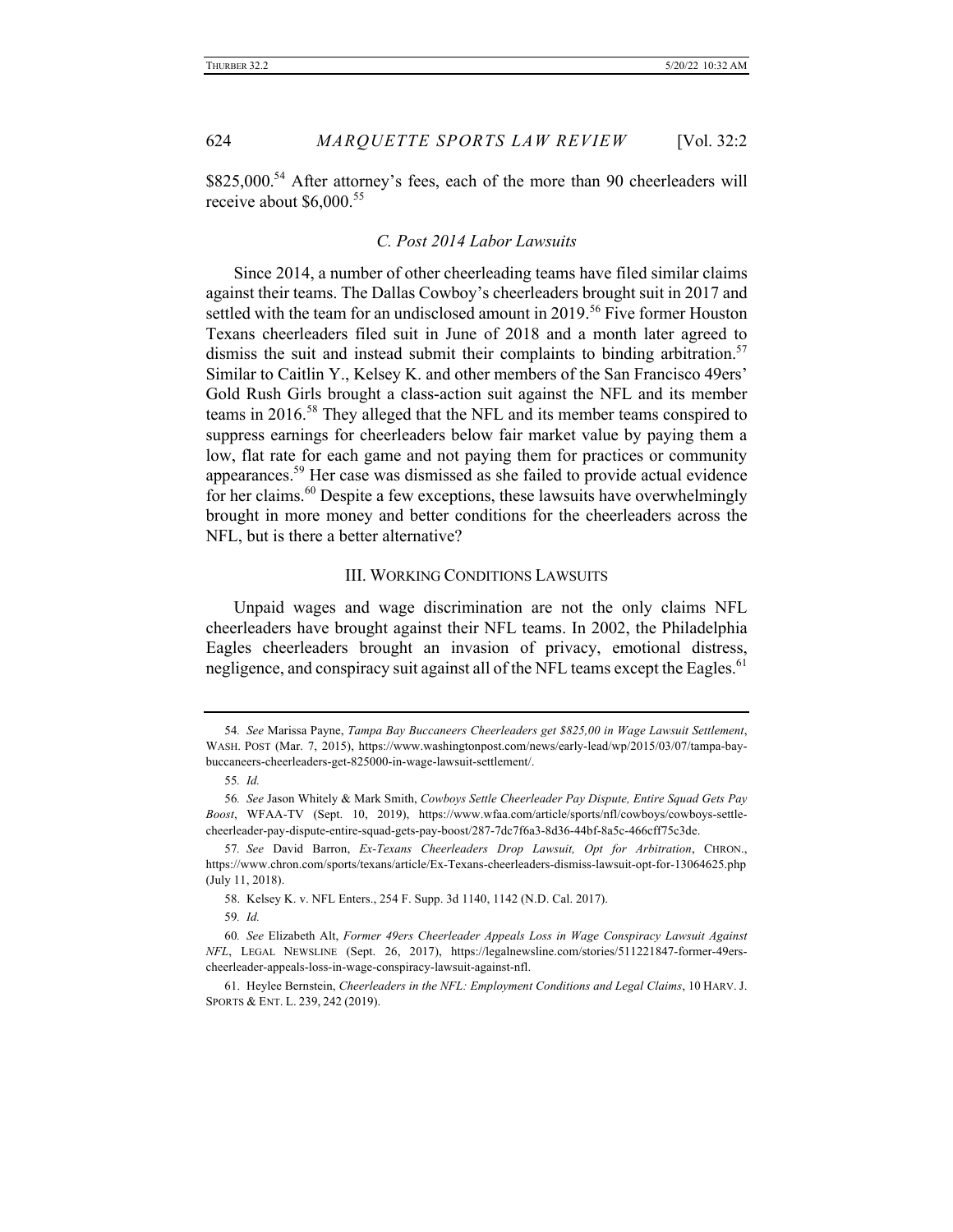This suit was brought against all the visiting NFL teams by the Eagles' cheerleaders because of the team's long-standing tradition of peering into the cheerleaders' locker room from the visiting locker room that was adjacent to the cheerleaders'.<sup>62</sup> The lawsuit was settled in November of  $2005$ .<sup>63</sup> Other actions brought by NFL cheerleaders against their respective employers included claims of sexual harassment, sex-based discrimination, and for being subjected to a hostile work environment.<sup>64</sup> There have been additional allegations made against other NFL teams by cheerleaders for similar claims that have yet to end up in litigation. The most recent of these is from a former cheerleader with the Washington Football Team. She claims that the team's lead broadcaster and senior vice president possessed a 10-minute unofficial team video that was compiled from a cheerleaders calendar photoshoot at a beach that featured moments from when cheerleaders' nipples inadvertently were exposed as they adjusted positions or shifted props during the shoot.<sup>65</sup>

## IV. A WAY FORWARD

While not all of these claims have been resolved, it seems like the best course of action cheerleaders can take to receive better compensation and working conditions from their NFL teams is to continue to argue that they are employees and are therefore entitled to the same minimum wage that all other employees are due under the Fair Labor Standards Act (FLSA).<sup>66</sup> These lawsuits may not be winners if argued in court, but they have overwhelmingly led to NFL teams settling with their cheerleaders and providing improved contracts and working conditions for the cheerleaders.<sup>67</sup> However, bringing an FLSA case is not the only way NFL cheerleaders can be provided with more just compensation and improved working conditions, they can also bring a claim under the National Labor Relations Act (NLRA).<sup>68</sup> This would then allow the NFL cheerleaders to assert their rights to organize a union, which would allow them to collectively bargain for better wages and working conditions with either

<sup>62</sup>*. Id.* at 240.

<sup>63</sup>*. See id.* at 242-43.

<sup>64</sup>*. See id.* 239-57.

<sup>65.</sup> Will Hobson, Beth Reinhard, Liz Clarke and Dalton Bennett, *Lewd Cheerleader Videos, Sexist Rules: Ex-Employees Decry Washington's NFL Team Workplace*, WASH. POST (Aug. 26, 2020), https://www.washingtonpost.com/sports/2020/08/26/redskins-cheerleaders-video-daniel-snyder-washington /?arc404=true.

<sup>66</sup>*. See* Harke, *supra* note 3, at 168.

<sup>67</sup>*. See* Tuttle, *supra* note 22.

<sup>68</sup>*. See* Harke, *supra* note 3, at 169.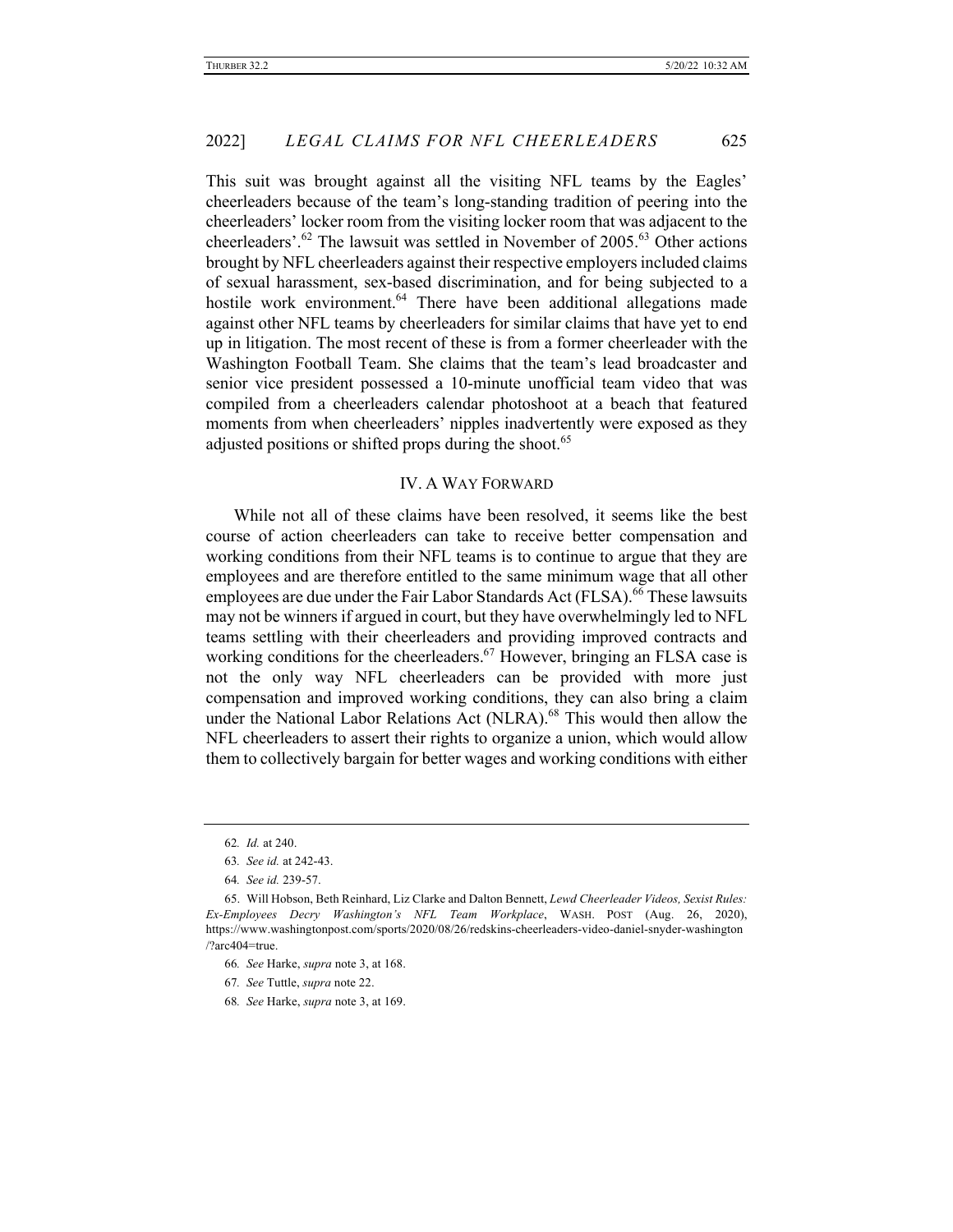at the team level or league-wide.<sup>69</sup> There is precedent for this in the NFL as a Regional Director of the National Labor Relations Board (NLRB) ruled that the Buffalo Jills were employees under the NLRA and were therefore eligible to vote in a representative election.<sup>70</sup> After that ruling the Buffalo Jills formed a union for the 1995-96 season, only to lose all their funding as their sponsor dropped them.<sup>71</sup> They were able to eventually find another sponsor, but that sponsor would only step in if the Jills dropped their union affiliation.<sup>72</sup> A final solution could be for the states to step in and pass laws that extend employee benefits and protections to cheerleaders for professional sports teams.<sup>73</sup>

## *A. Fair Labor Standards Act (FLSA)*

To better understand how the FLSA can help cheerleaders receive better compensation and working conditions from their NFL teams, we need to look at what exactly the Act does and how ones qualify for the Acts protections. The FSLA sets important labor guidelines for employers nationwide, including requiring that an employee be paid at least the Federal minimum wage (currently set at \$7.25 per hour)<sup>74</sup> and in most cases receive time and one-half pay of the person's regular pay rate for all hours worked in excess of forty hours per week (overtime).<sup>75</sup> In order to qualify for the FLSA's minimum wage and overtime compensation provisions, the worker must be an "employee" of the organization.<sup>76</sup> The Act defines "employees" as "one who, as a matter of economic reality, follows the usual path of an employee and is dependent on the business which he or she serves."<sup>77</sup> This is distinct from a person who is "engaged in a business of his or her own", which the FLSA classifies as an "independent contractor."<sup>78</sup> It is easy to see how it can be hard to figure out how to classify part-time workers, like NFL Cheerleaders. On one hand they do not seem like "employees" because they are not usually "economically dependent"

78*. See id.*

<sup>69</sup>*. Id.*

<sup>70.</sup> Buffalo Jills Cheerleaders, N.L.R.B., Case No. 3-RC-10223 (1995), http://cohornlaw.com/wpcontent/uploads/2015/05/NLRB-decision.pdf.

<sup>71</sup>*. See* Michelle Ruiz, *Sex on the Sidelines: How the N.F.L. Made a Game of Exploiting Cheerleaders*, VANITY FAIR (Oct. 4, 2018), https://www.vanityfair.com/style/2018/10/nfl-cheerleaders-history-scandal.

<sup>72</sup>*. Id.*

<sup>73</sup>*. See* Harke, *supra* note 3, at 169; N.J. Senate Bill S819, 217th Leg., 2016 Session (N.J. 2016).

<sup>74.</sup> 29 U.S.C. § 206(a)(1)(C).

<sup>75.</sup> 29 U.S.C. § 207(a)(2).

<sup>76.</sup> 29 U.S.C. § 203(e)(1).

<sup>77</sup>*. See Fact Sheet #13: Employment Relationship Under the Fair Labor Standards Act (FLSA)*, U.S. DEP'T OF LABOR, WAGE & HOUR DIV. (July 2008), https://www.dol.gov/sites/dolgov/files/WHD/legacy/ files/whdfs13.pdf.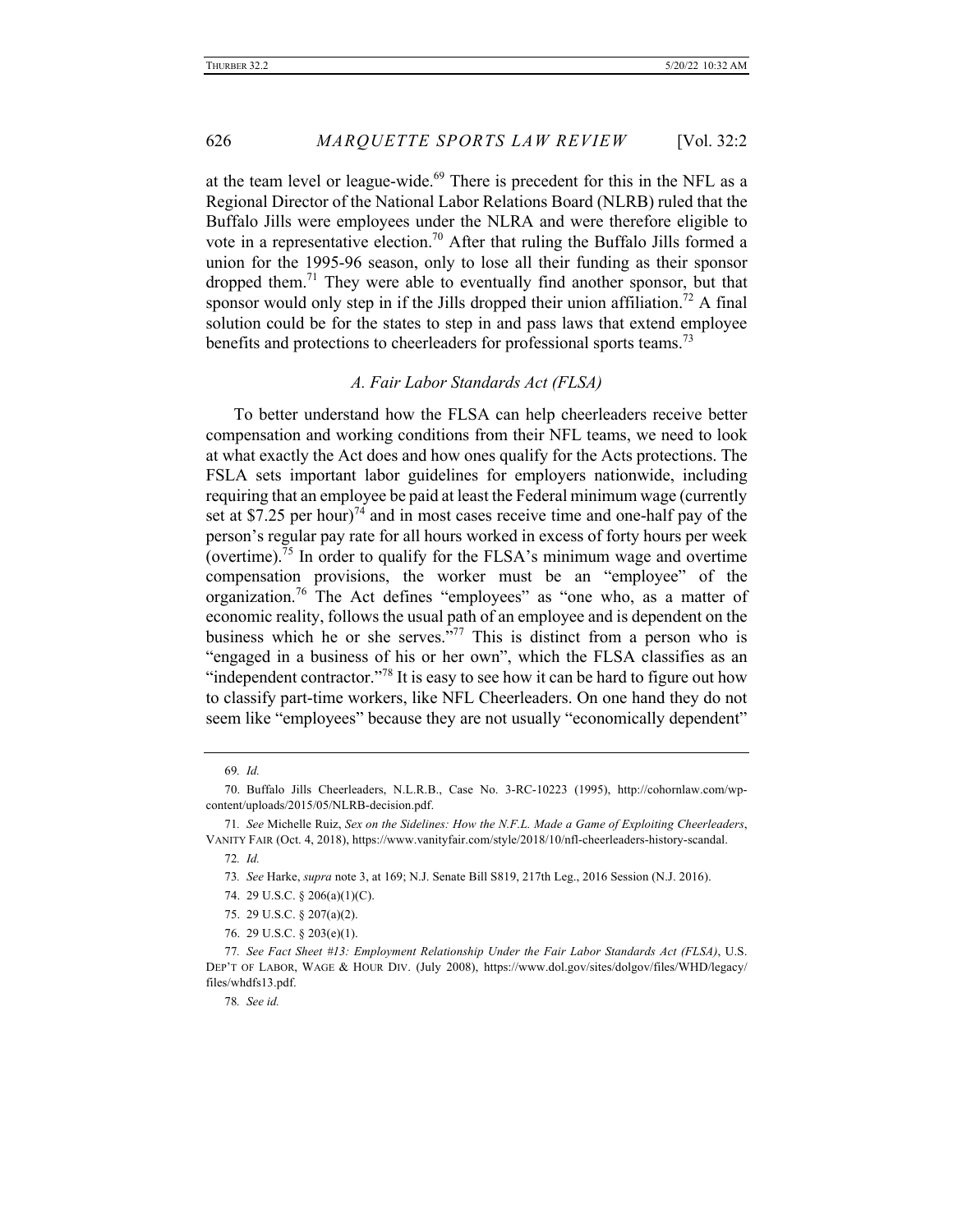on the NFL team they cheer for as they usually maintain full-time employment elsewhere.<sup>79</sup> On the other hand, they also likely cannot be seen as "independent" contractors" as they are not "engaged in a business of his or her own" as they are hired to be part of a squad that is connected with an NFL team.<sup>80</sup>

As it is difficult from the language of the FLSA to determine the line between who is an employee and who is an independent contractor, we look to the courts for clearer guidance. Unfortunately, the Supreme Court does not have clear guidance on that either. In a number of decisions, the Court held that there is not "one single rule or test for determining whether an individual is an independent contractor or an employee for purposes of the FLSA."<sup>81</sup> Instead, the Court has held it is about the amount of control the employer has over the worker's employment situation.<sup>82</sup> The Court has considered the following seven factors when determining whether the worker is an employee or an independent contractor.<sup>83</sup> The factors are

> 1) The extent to which the services rendered are an integral part of the principal's business. 2) The permanency of the relationship. 3) The amount of the alleged contractor's investment in facilities and equipment. 4) The nature and degree of control by the principal. 5) The alleged contractor's opportunities for profit and loss. 6) The amount of initiative, judgment, or foresight in open market competition with others required for the success of the claimed independent contractor. 7) The degree of independent business organization and operation.<sup>84</sup>

As they are factors, they do not all have to be proven to be in favor of one side or another but must be balanced.

In balancing these seven factors in NFL Cheerleader employment cases, we find some weigh in favor of the NFL Cheerleaders being classified as employees while others do not. The cheerleaders would likely struggle to prove the first factor. There are six NFL teams that operate without cheerleaders, making it difficult to prove that the services cheerleaders render is an integral part of their

<sup>79</sup>*. See generally* McGee, *supra* note 9, at 581.

<sup>80</sup>*. See id.*

<sup>81</sup>*. See Fact Sheet #13: Employment Relationship Under the Fair Labor Standards*, *supra* note 77.

<sup>82</sup>*. Id.*

<sup>83</sup>*. Id.*

<sup>84</sup>*. Id.*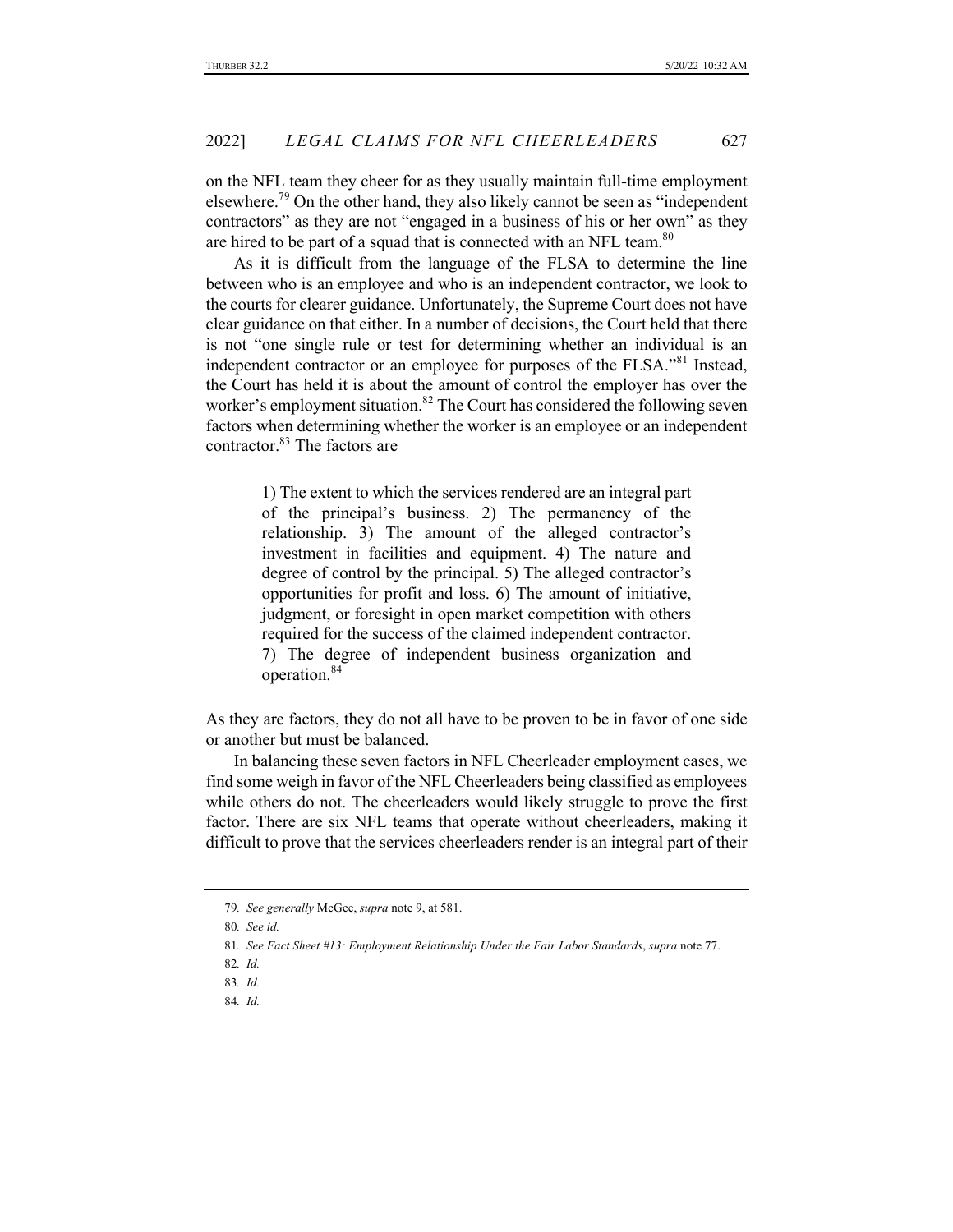respective NFL teams.<sup>85</sup> Since cheerleaders' services are not being used by every team it makes them less integral to the running of football teams generally.<sup>86</sup> Though, the cheerleaders would likely have no issue proving the fourth factor as the cheerleaders are subject to extensive control from their respective NFL teams via their contracts and team rulebooks.<sup>87</sup> The conditions under which they perform, the uniform they wear, the hairstyle they can select, the color of tan they can have, the physical standards they must meet, are all mandated by their contracts or the rulebooks from their respective NFL team.<sup>88</sup>

A factor that both the cheerleaders and the teams could argue weighs in their favor is factor two. The NFL teams would argue that the cheerleaders are only employed for part of the year (the regular season) and are subject to annual release.<sup>89</sup> Alternatively, the cheerleaders would argue that they work at least nine months out of the year as they tryout in April, have constant practices throughout the summer, then the regular season which lasts until late December/early January, and then possibly into February if their team goes to the Superbowl.<sup>90</sup> Further, the cheerleaders would argue that the turnover rate of NFL cheerleaders is very low as over half of the incumbent cheerleaders are reselected for their teams the next season. $91$  As these cases have generally all settled, the determination of whether NFL cheerleaders can be classified as "employees" under the FLSA is still unclear.  $92$ 

## *B. National Labor Relations Act (NLRA)*

The settlements in the NFL cheerleaders' FLSA cases though have helped demonstrate a shift in the legal consciousness regarding cheerleaders and their abilities to mobilize legally to have their rights in the workplace recognized.<sup>93</sup> This movement could lead to NFL cheerleaders, either at the individual NFL team level or on a league-wide level, to bring claims under the NLRA.<sup>94</sup> This classification would allow the cheerleaders to assert their rights to organize a

- 89*. See* McGee, *supra* note 9, at 585.
- 90*. Id.* at 586-87.
- 91. Buffalo Jills Cheerleaders, *supra* note 70.
- 92*. See* McGee, *supra* note 9, at 587.

<sup>85</sup>*. See* Messinger, *supra* note 18.

<sup>86</sup>*. Id.*

<sup>87</sup>*. See generally* Complaint, Lacy T., *supra* note 23; Complaint, Brenneman, *supra* note 10; Jills Complaint, *supra* note 14.

<sup>88</sup>*. See* Harke, *supra* note 3, at 177.

<sup>93</sup>*. See generally* Anna-Maria Marshall, *Idle Rights: Employees' Rights Consciousness and the Construction of Sexual Harassment Policies*, 39 LAW & SOC'Y REV. 83 (2005).

<sup>94</sup>*. See* Harke, *supra* note 3, at 169.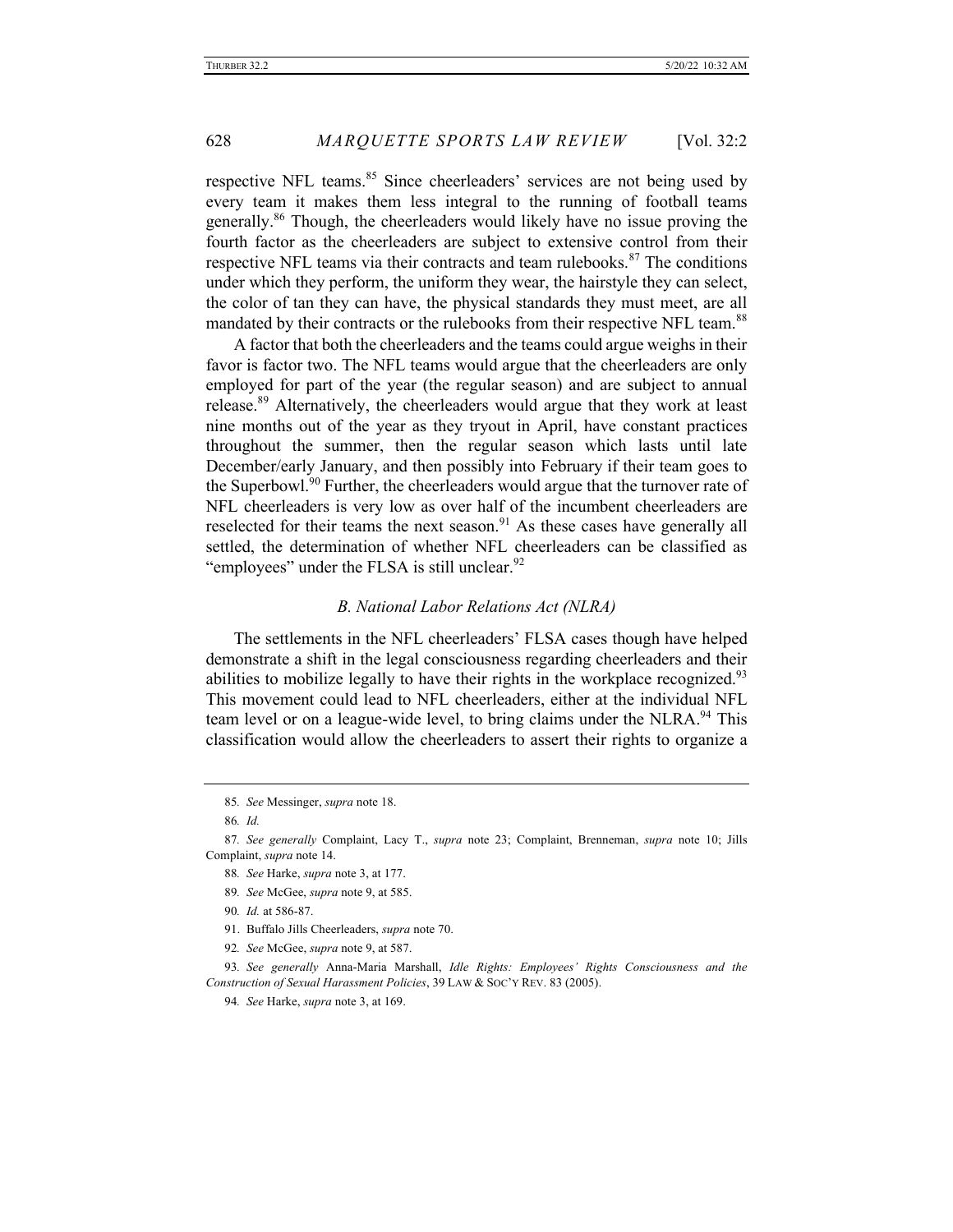union, which in turn would allow for them to collectively bargain for wage and more favorable working conditions.<sup>95</sup>

In order to bring a legal claim under the NLRA, the NFL cheerleaders have to satisfy four elements.<sup>96</sup> First, the cheerleaders need to fall under the jurisdiction of the NLRA. $97$  Second, the cheerleaders need to establish an employee-employer relationship with their respective NFL teams.<sup>98</sup> Third, the cheerleaders need to establish that they are not temporary or seasonal employees.<sup>99</sup> Fourth, the cheerleaders must establish the individual NFL teams as their employers and whether they have joint employer claims as well with a third-party or the NFL. $100$ 

NFL cheerleaders likely satisfy the first element as the NFL has been found to be engaged in an industry that affects commerce, and therefore is subject to the NLRA jurisdiction.<sup>101</sup> Therefore, the NLRB would likely find that NFL franchises and their cheerleaders fall under the NLRA jurisdiction as well.<sup>102</sup> It should be noted that the NLRA and the FLSA use different tests to determine whether a worker is an employee, with the FLSA's test being more inclusive.<sup>103</sup>

In order to make the determination for the second element, the "Refined" Right to Control test would be used, which consists of weighing ten factors.<sup>104</sup> Here, the arguments that the cheerleaders and the NFL teams would make are similar to those under the FLSA; the NFL teams have control over almost every aspect of the cheerleaders' working lives, while the cheerleaders only work part of the year.<sup>105</sup> It is likely that the Board would find the amount of control each team has over every aspect of the cheerleaders' lives considerably outweighs the factors in favor of the teams, leading to the conclusion that NFL cheerleaders are employees of their respective NFL teams under the NLRA.<sup>106</sup>

Now that the cheerleaders likely have classification as employees, the third factor requires a determination of whether they are temporary or seasonal

<sup>95</sup>*. Id.*

<sup>96</sup>*. See generally id.* at 172.

<sup>97.</sup> 29 U.S.C. § 160(a).

<sup>98.</sup> 29 U.S.C. § 157.

<sup>99</sup>*. See* 29 U.S.C. § 152(3).

<sup>100.</sup> 29 U.S.C. § 152(2).

<sup>101</sup>*. See generally* Radovich v. Nat'l Football League, 352 U.S. 333 (1957).

<sup>102</sup>*. See* Harke, *supra* note 3, at 173.

<sup>103</sup>*. Id.* at 172.

<sup>104</sup>*. Id.* at 176.

<sup>105</sup>*. See id.* at 177-78.

<sup>106</sup>*. Id.* at 178.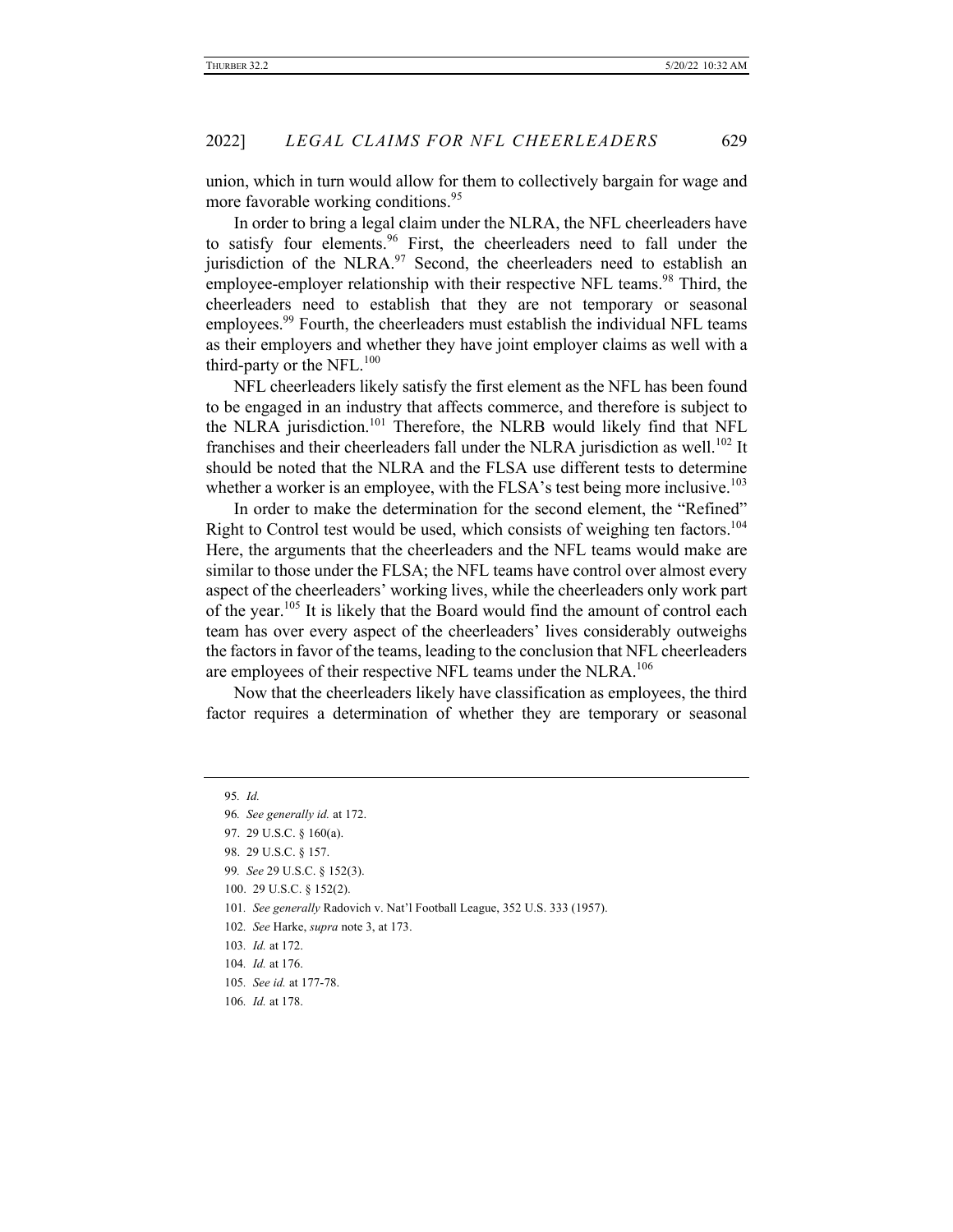employees.<sup>107</sup> Temporary or seasonal employees are generally not eligible to vote in a representation election under the NLRA, however, there is an exception to this if the employees have an expectation of future employment.<sup>108</sup> As there is a high likelihood of future employment for NFL cheerleaders the next season due to annual turnover being low and over half of the incumbent cheerleaders being selected to the squad again the next season, they likely would be eligible to vote in a representation election under the NLRA.<sup>109</sup>

As it is usually the individual NFL teams that offer the employment contracts to the cheerleaders, there is not much that needs to be done to establish their individual NFL teams as their employers. The challenging part of the fourth element to establish is that the NFL is the joint employer of the cheerleaders. The current standard of the NLRB is that a company that traditionally was considered to be a separate entity and not a joint employer is liable for its employees.<sup>110</sup> Here, the cheerleaders would be able to argue that because the NFL exerts control over its franchise teams, it also has control over all of the workers the clubs choose to employ, which would include the team's cheerleaders.<sup>111</sup> Thus, the NFL could likely be a joint employer of NFL cheerleaders and therefore would be liable for the same NLRA claims the cheerleaders bring against the individual teams.<sup>112</sup> If the NFL cheerleaders can successfully argue these factors in front of the NLRB, then they likely would be able to form a union and collectively bargain for wages and better working conditions.<sup>113</sup>

## *C. States Stepping In*

Despite the success of the lawsuits ending in settlements that generally bring about better compensation and working conditions for NFL cheerleaders, states could also step in and pass laws that extend employee benefits and protections to cheerleaders for professional sports teams. The Governor of California in 2015, in response to the lawsuit brought by the Raiderettes, signed a law into effect that requires professional sports teams to treat their cheerleaders like

<sup>107</sup>*. See* 29 U.S.C. § 152(3) (2020).

<sup>108.</sup> Maine Apple Growers, 254 N.L.R.B. 501, 502 (1981).

<sup>109</sup>*. See* Harke, *supra* note 3, at 179.

<sup>110</sup>*. Id.* at 182.

<sup>111</sup>*. Id.* at 183.

<sup>112</sup>*. Id.*

<sup>113</sup>*. Id.* at 169.